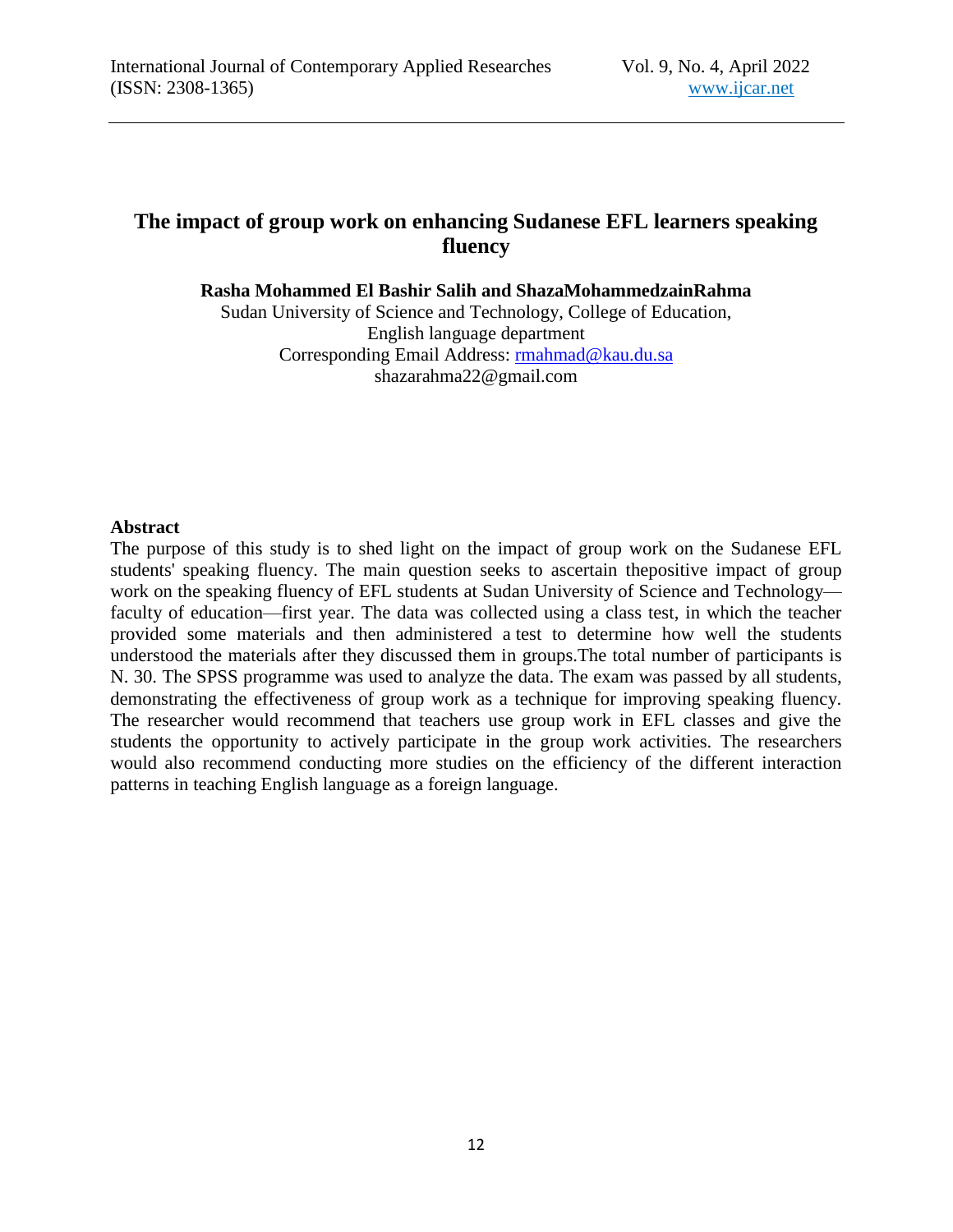## **1. Introduction**

The importance of communication skills in English is increasing steadily day by day, and the demand for them from all segments of society has become an unstoppable factor. A US-based report, "Fastest Growing Careers" (1995), states that communication skills will be in demand across occupations well into the next century. In the current situation, speaking skills are essential for successful job careers. Becker and Ekdom (1980) list several studies which indicate that speaking skills are more important to job success than specific technical skills. Nevertheless, apart from the problem of language barriers, learners across the globe face many challenges like stress, anxiety, and fear in language classes. This hampers the learning of the target language in formal settings. (Jayanth&Soundiraraj, 2016).

Teaching a foreign language is, by definition, an interactive process that requires active participation from both the teacher-student interaction and the student–student interaction. It has been stressed in English as a foreign language (EFL) teaching methodologies that are more than a system of rules, but as a dynamic resource for the creation of meaning, shifting away from the study of language seen as purely a system and towards the study of language as communication. For that reason, a great opportunity for classroom interaction is being truly demanded. (Namaziandost et al., 2020).

It is believed that group work promotes cooperative learning among the students. Experts consider that working together on a task helps the learners learn better and quicker. According to Aneta Gorgon-Materaz (2008), pair work and group work give the students far more chances to speak English in the classroom. Also, students participate in the lesson much more. Vol. 18, No. 1,p. The English Classroom (Bi-annual Journal) June 2016 ISSN 2250-2831 RIESI more actively because they are involved in talking to their friends, exchanging opinions and practising new structures more than listening to their teacher talk. Penny Ur (1996) recommends that teachers working with large classes divide them into groups, which is the most effective organisation for practising speaking. Adding to this, Norman (1986) says that most people learn a foreign language better with others than on their own.

Above all, scaffolding occurs among the learners of different proficiencies in group work, which makes learning a joyful experience. (Jayanth&Soundiraraj, 2016). Cooperative learning is a powerful tool in learning and has the potential to be used in ways that can make a positive contribution to classroom language learning. Moreover, what is most crucial is that students strive to be comfortable as effective communicators not just on a person-to-person level but also in front of an audience in their English competence. If cooperative learning were applied properly, with working groups of students studying together and not competing with each other, learning would be successful and productive. (Namaziandost et al., 2020).

## **2. Previous studies**

The present experimental study was conducted to develop the speaking skills of ESL learners using group work activities. After administering a pre-test, the students were divided into small groups and they were given intensive coaching by exposing them to actively participating in the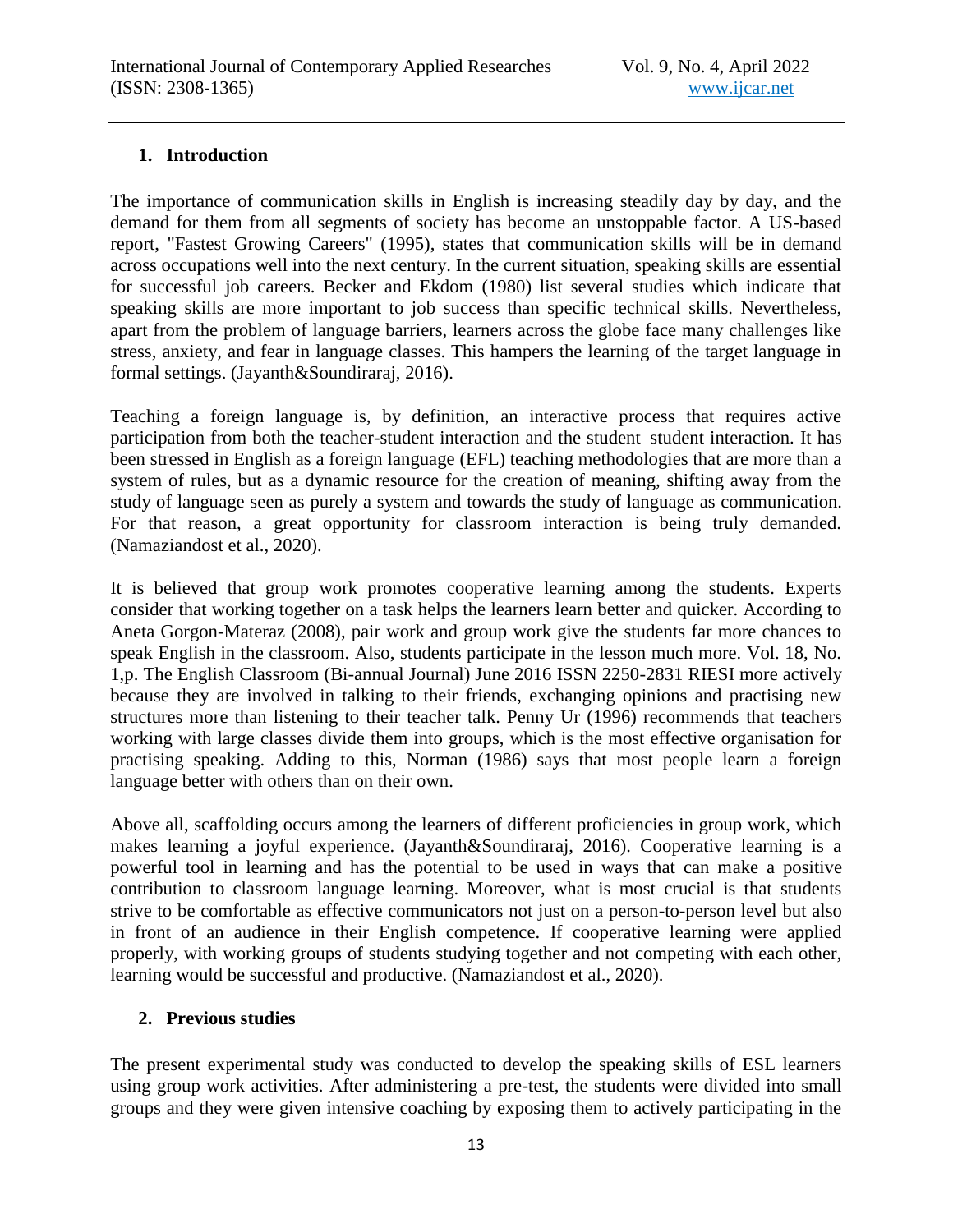group work activities. A post-test was conducted at the end of the training sessions, and the gains made by students were computed and tested for significance. The results show a significant improvement, which indicates that the students were greatly benefited by the training sessions. The findings demonstrated that group work helps reduce the anxiety of learners. Appropriate group work activities could provide the learners with a learner-friendly ambience for practising speaking, which can boost their self-confidence. (Jayanth&Soundiraraj, 2016).

According to John, (2017), who implemented group work in two first-year engineering classes (Class A and Class B) to foster speaking skills in English, The researcher found that group work is a good way to develop speaking skills. The use of group work was accepted well by Class A but not by Class B. To prove this point, the teacher/researcher explains an activity that worked well in one class but not in the other. A student evaluation was collected at the end of the semester with the help of a questionnaire, based on the following factors: 1) the ideal number for group work; 2) the ideal type of grouping: fixed or flexible; 3) the benefits of group work; 4) problems encountered; and 5) suggestions for improvement. evaluation of the teacher/researcher was also carried out based on these factors. Analyzing the data from the Student Evaluation and the Teacher/researcher Evaluation, the study defines the elements that contribute to successful group work and suggests a 5D procedure: direct, discuss, develop, deliver, and document. (John, 2017).

According to Mohammed, (2021), who studied the impact of discussion activities on improving students' fluency in speaking skills, The findings of the study indicate that the different types of discussion activities were ignored, especially those that engage and encourage speaking skill performance. This study can be helpful for English language teachers and may contribute to the promotion and improvement of English language teaching and learning by practising various discussion activities in the classroom to engage students and raise their level of motivation, confidence, and fluency, thus improving their speaking skills. (Mohammed, 2021)

Aboura (2017) conducted another study on the role of group work in improving students' speaking skills at the Arab American University (AAUJ) – Jenin's English Language Center (ELC). After analysing the collected data, the researcher found out that there were statistically significant differences between the two groups in syntax, vocabulary, pronunciation, organising information, comprehension, and fluency due to utilising group work. The researcher discovered that group work, as a suggested teaching strategy, improves students' oral performance and motivates students to produce good learning outcomes. Furthermore, the study's findings revealed that there were no significant differences in the effectiveness of group work in improving students' speaking skills between the results of the experimental group's pre-test and post-test due to the study's independent variables (gender, academic level on the university placement test, English mark on the Tawjihi exam, stream, and faculty).

Based on the findings of the study, the researcher recommended English teachers give more emphasis to implementing group work in teaching speaking skills and cooperate with other teachers who have different backgrounds and experiences to achieve better results in students' competence and oral performance in the English language. Nowadays, group work has become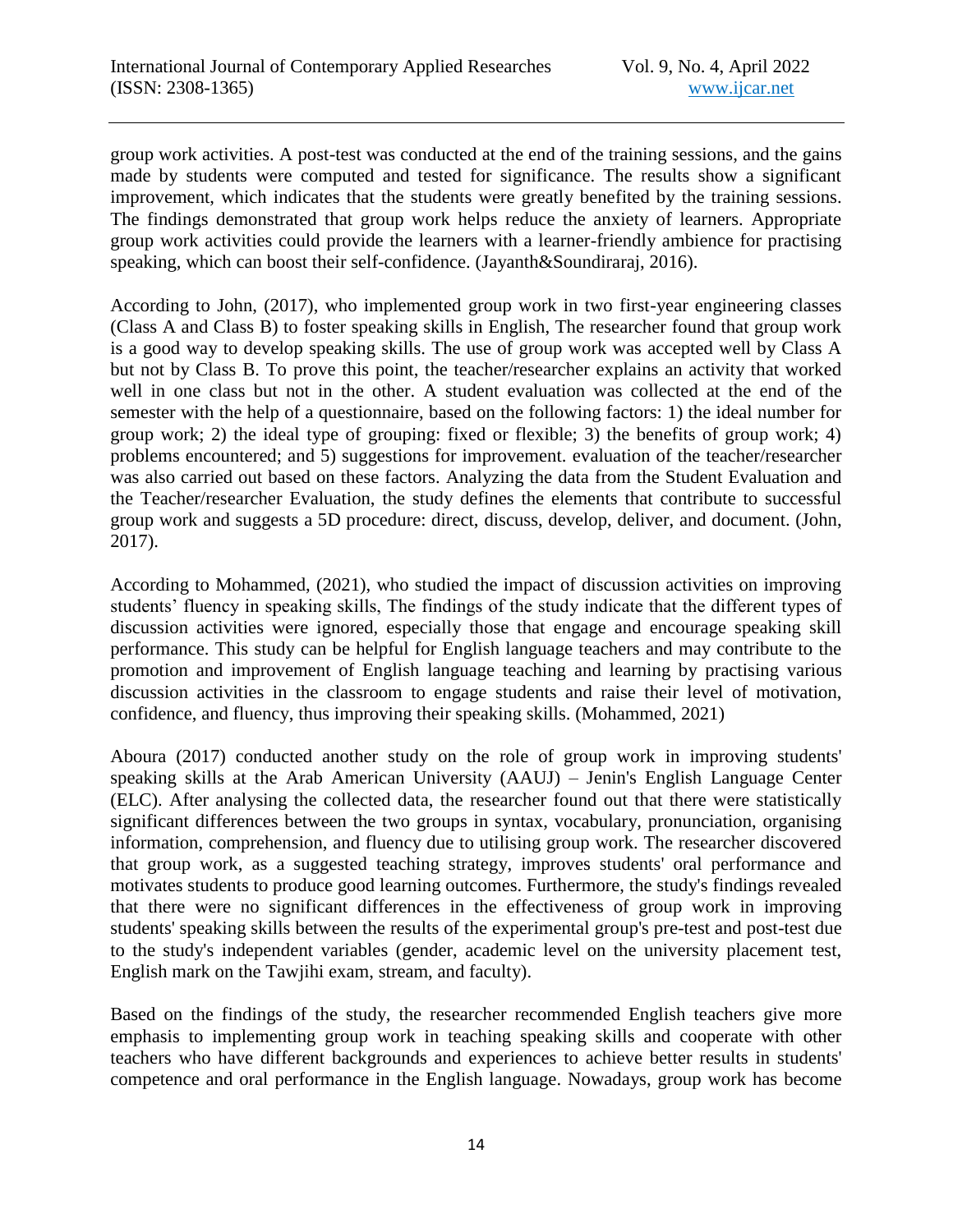not only a fundamental necessity in teaching speaking skills but also a challenging and enthusiastic strategy of untraditional teaching. (Aboura, 2017)

Furthermore, an interesting action research was implemented where the teacher gave some materials, applied the method, and then gave direct testing, such as a written test, to find out how far the students understood the materials after they discussed them in the group. It is one of the assessment materials. Other assessments are taken from groups' activities in the class room, groups' presentations, and an individual's interview test and questionnaire. This technique plays a positive role in improving academic achievement in speaking. The technique can also improve students' motivation in learning English and develop their self-confidence and cooperation among students. The findings from the questionnaire prove that this method can also be used to improve students' mastery of grammar in use and motivate students to learn grammar. The method promotes learner autonomy by allowing students to make their own decisions in the group without being told what to do by the teacher. (Madjid, 2020).

Alfares, (2017) investigated learners' perceptions of the benefits and difficulties of group work in EFL (English as a Foreign Language) classes. The purpose of this study is to explore the possible effects of group work in order to better understand learners' attitudes towards group work and to inform language teachers of students' views on group work. The findings revealed that many language learners consider the advantages of group work to be mainly related to (1) cognitive aspects, i.e., benefits that help learners in the learning process; and (2) emotional aspects, which are benefits that enhance motivation for learners. However, some learners identified difficulties, mostly related to learners' behaviours, which can result in uncooperative work in groups. These findings reveal that Saudi learners regard group work as effective in learning, but that some students' negative behaviours may prevent them from obtaining the benefits of group work. (Alfares, 2017).

A lot of studies have been conducted on collaborative learning strategies. One of them is a study done by Awad (2017) who discussed that there is a close correlation between think-pair-share (TPS) and collaboration learning, particularly group work, which sought to explore the influence of this strategy on developing learners' oral communication in English classrooms. To fulfill this purpose, the researcher used interviews and observation at An-Najah National University. After analysing collected data, the researcher noticed that the TPS strategy has an effective role in enhancing students' speaking skills and motivating them to speak better. In accordance with that, Sulistyorini (2011) carried out an experimental study aimed at identifying the effectiveness of using the thinkpair-share strategy in enhancing the speaking abilities of 280 tenth grade students at Semarang State University.

To accomplish this goal, the researcher used pre and posttests that were the same for collecting data and examining participants' improvement in speaking skills before and after treatment. According to the study's findings, using the think-pair-share strategy is effective in improving students' speaking skills, which include syntax, vocabulary, pronunciation, comprehension, and fluency. and in accordance with the current study, the researcher took into account the abovementioned types of group work when she carried out the experimental study. She chose the suitable types of group work that help learners achieve the learning objectives of speaking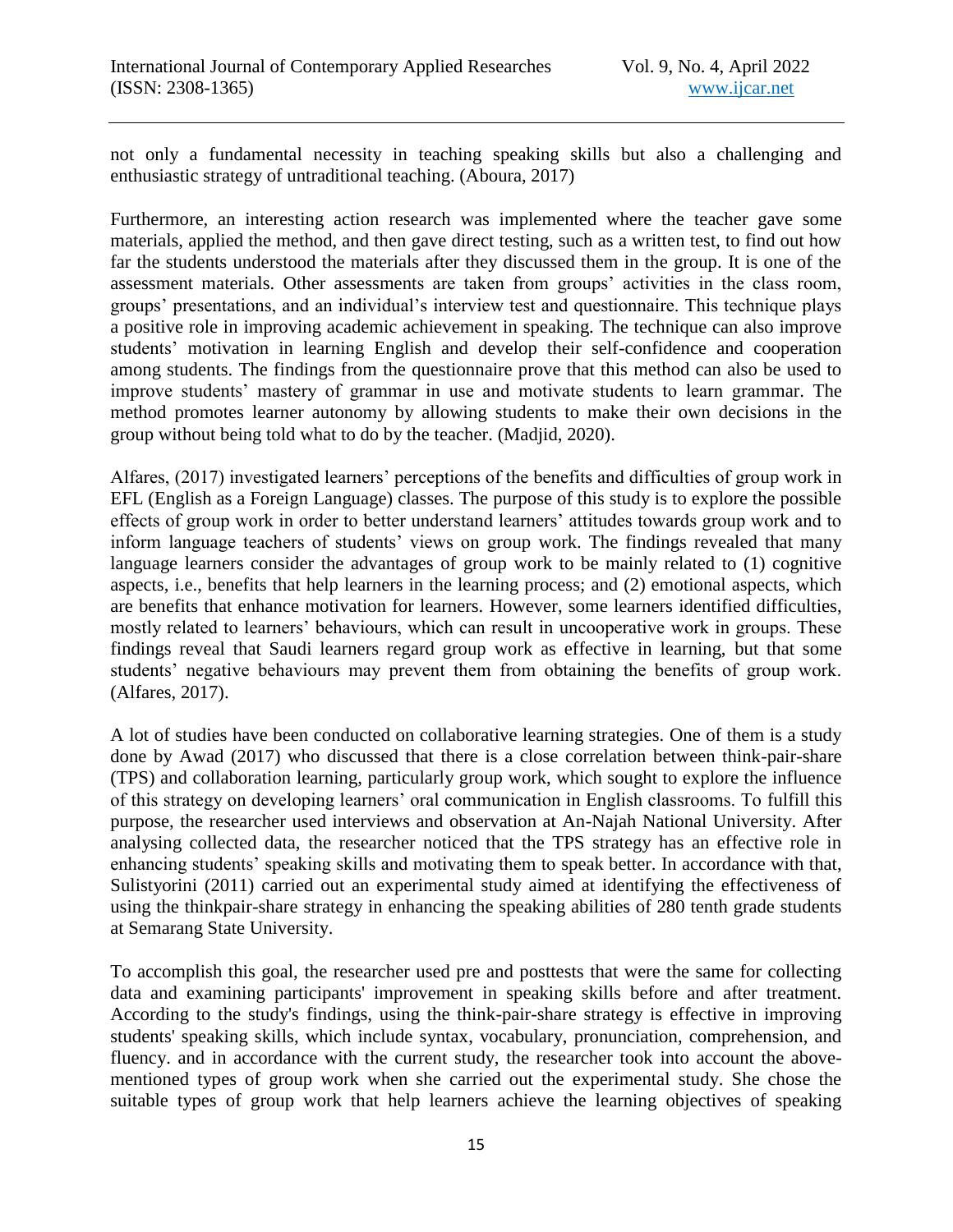activities and tasks. In particular, the researcher gave more emphasis on 13 using think-pair-share for many of the considerable reasons which were mentioned previously. (Aboura, 2017)

## **3. Literature review**

#### *3.1 The impact of group work on peaking skills*

There are four skills in English, and one of the skills that students think is very difficult is speaking. Speaking is the skill that needs more practise and exercise, otherwise speaking fluency cannot be improved. A teacher needs to use different teaching techniques in order to reach all students effectively. The objective of this research is to see whether the method of teaching speaking English by using the group work technique has a positive effect on the academic achievement of the students at Polytechnic ATIM (ATI Makassar), especially for Agro Industrial Engineering students who studied in the second grade. (Madjid, 2020).

Speaking fluency represents a key priority for EFL learners striving to attain it. EFL learners aim to communicate their messages quickly, efficiently, and fairly fluently without having to delay or pause a lot. Meanwhile, communication is the most important aspect of speaking, and it is important to express thoughts as naturally as possible (Alrayah, 2018; Mezrigui, 2011).

Blair (in Abdullah, 2016) has stated that group work (including pair work) has at least five pedagogic benefits. Group work (1) increases the quantity of language practise opportunities and (2) improves the quality of the students' talk in several ways. They can engage in what is called "exploratory" talk and practise a functionally wider speech repertoire. (3) helpsindividualise instructions, potentially allowing students to work at their own pace, perhaps using different materials. (4) could help improve the effectiveness of the climate in the classroom, the intimacy of the small group settings being especially valuable to shy or linguistically insecure students. Finally, group work can help motivate students because of the advantages referred to from (1) through (4) and because of the pedagogic variety it brings to a lesson. (Madjid, 2020).

### *3.2 The Main Effective types of Cooperative group Work learning*

### 3.2.1 What isgroup work?

According to Brown (2001:177), group work is a generic term covering a multiplicity of techniques in which two or more students are assigned a task that involves collaboration and selfinitiated language. While Richards, et al. (1985:127) define group work as a learning activity that involves a small group of learners working together, The group may work on a single task or on different parts of a larger task.

In addition, Harris and Sherblom (2008:4) define a group as a collection of at least three and ordinarily fewer than twenty individuals who are interdependent, share a common goal or purpose, assume a specialised role, have a sense of mutual belonging, maintain norms and standards for group membership, and engage in interactive communication.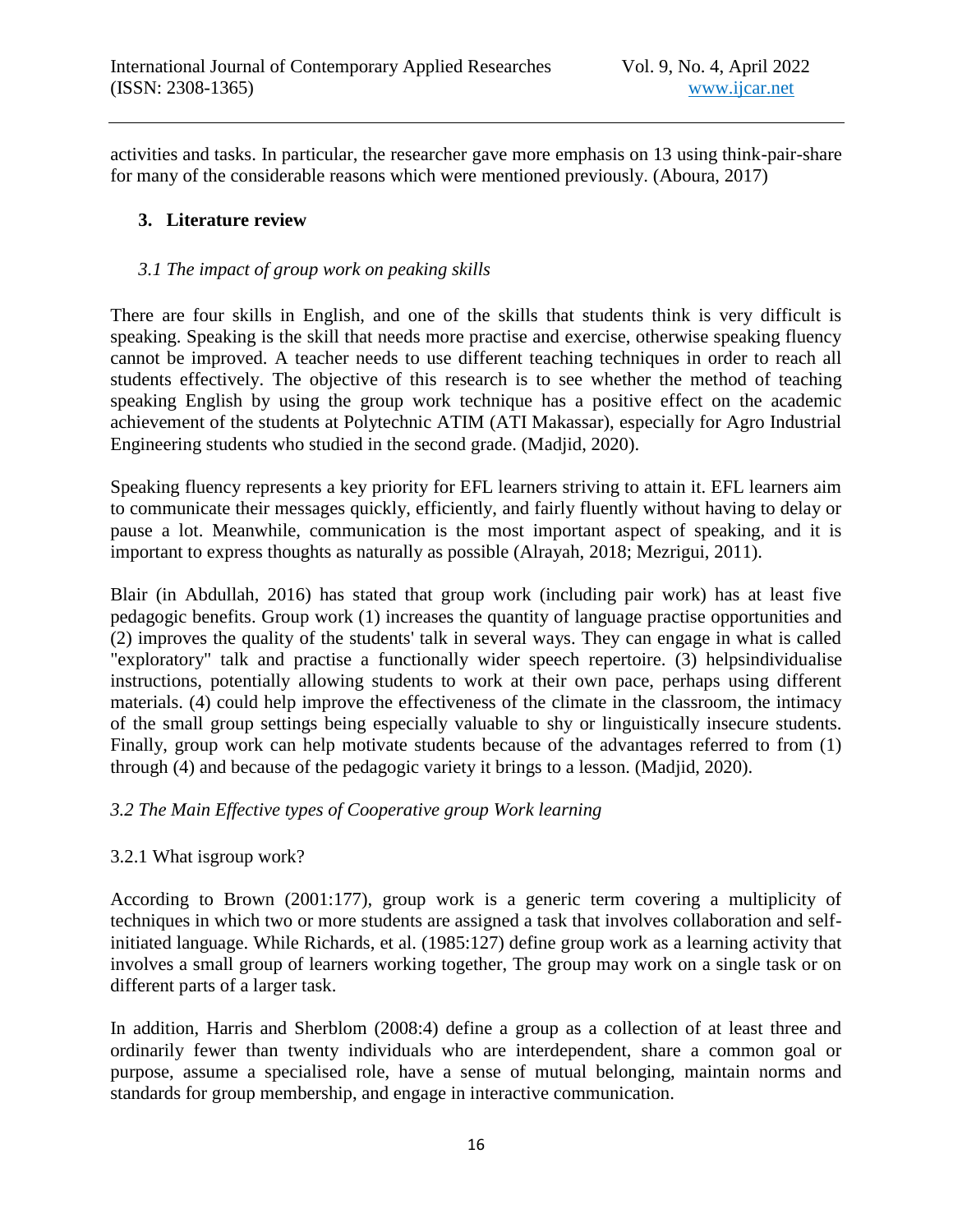From these definitions, it can be concluded that group work is a learning activity that involves learners working together in a small team or group to perform a task, with the objective of giving students more opportunities to use or practise their language.

Group work, according to Johnson et al. (2008:29), can be classified into three general types: informal learning groups, formal learning groups, and study tams or cooperative-based groups. The first types of group work, informal learning groups, cluster students in a single class session, for example, by asking the students to turn to their neighbour and spend two minutes discussing a question posed to them. An informal learning group can be used to focus students' attention on the materials to be learned, set a conducive mood for learning, help set expectations as to what will be covered in a class session, ensure that students cognitively process and rehearse the material being taught, summarise what was learned by the students and also before introducing the next session, and provide closure to an instructional session. The second type, according to Johnson et al. (2008), is the formal learning group. In this type of group work, the teams are formed to complete a specific task, such as performing a lab experiment, writing a report, carrying out a project, or preparing a paper for presentation. The latter type of group work is study teams or cooperative-based groups, which are long-term groups with stable membership whose primary responsibility is to provide students with support, encouragement, and assistance in completing course requirements and assignments. (Karim, 2015).

## 3.3 *The types of group work*

To achieve the success of utilising group work, teachers should take into account the types of group work that should be used in teaching speaking skills. Usually, teachers' choice depends on several factors, such as classroom size, the classroom's physical features, available time, and the nature of the group tasks. There are many effective types of group work in the classroom. Generally, the most important and common types are buzz groups, snowball groups, jigsaws, fishbowls, and think-pair-share (Aboura, 2017).

## 3.3.1 Snowball group

In general, Habeshaw et al. (1984) and Jaques (2000) confirmed that using snowball groups generates good ideas and develops essential skills in decision-making. Snowball groups reflect a progressive doubling process in which participants work alone at first, in pairs, in fours, in eights, and so on. Students have to respond to particular questions, and they are asked to justify their responses by giving considerable reasons. Sometimes they are asked to express their agreement or disagreement with a given issue. In a large class group, however, the facilitator should ask one representative from each group to report and present the group's conclusions.Therefore, it is used only when the topic under discussion justifies the time.

### 3.3.2 Jigsaw group

To effectively engage in the learning process or comprehend the learning material rapidly, many theorists suggested jigsaw as a cooperative method of learning and teaching. Aronson (1978) focused on the importance of applying jigsaw in language classrooms because it maximises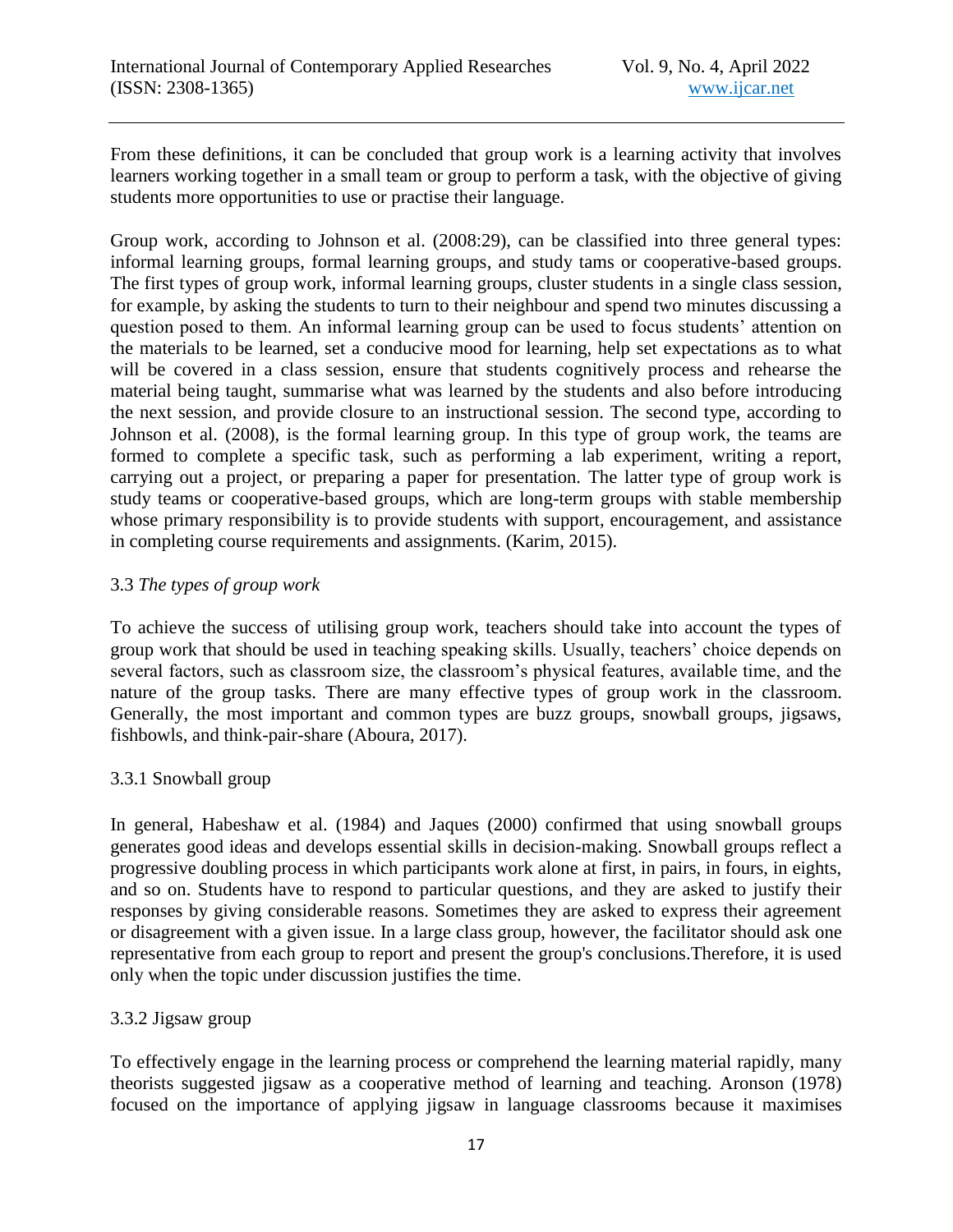cooperation and interaction and creates an atmosphere of interactive communication. Furthermore, language learners perform better in collaborative jigsaw classrooms than in competitive classrooms because each learner is responsible for his or her learning. Also, every group encourages its members to work efficiently and well in order to help the whole group do well.

For Robert Slavin (1990), who promoted the Jigsaw group strategy, each member in these groups has to read all of the material or the whole assignment to acquire the information. Then, group participants have to take an individual test whose results reflect a team outcome. With regard to heterogeneous jigsaw groups, students have a chance to become experts on an object because of their working with a topic that is favourable for them. In addition, positive interdependence, which enhances students' attitudes toward each other, is created in the jigsaw classroom. (Aronson and Patnoe, 1997) Formalized paraphrase

#### 3.3.4 Fishbowl Group

The Fishbowl technique involves observing a group's interaction in which one group observes another group. To accomplish observation successfully, realistic illustrations for concepts should be provided, and language tasks should also be challenging enough to avoid boredom. Jaques (2000) divided fishbowl groups into two types: inner and outer groups. The inner group does a role play or a brief drama in which this group discusses a topic or an issue, whereas the outer group draws a circle around the first group in order to look for groups' functions, soundness of discussion and argument, and themes. However, each participant should have an opportunity to be both an inner and an outer group member. For this reason, this technique is easy to perform and implement in a small classroom. As well, teachers can expand it to meet the needs of their class.

### 3.3.5 Think-Pair-Share

Think-Pair-Share as a collaborative group work strategy helps teachers to get students actively interested in classes of any size, and it can fit into any situation. Furthermore, it gives shy learners an opportunity to validate their ideas in a small group before sharing them with a large group, which helps them feel more confident. Lyman (1981) overemphasized that think-pairshare promotes a high level of thinking, which leads to increased student confidence. Usually, teachers are motivated to have groups who summarise ideas and concepts for the whole classroom. The procedures of the Think-Pair-Share group are very simple; they have three steps. First, the teacher asks a question to give students a chance to think silently and individually about it. Then, students have to write down their answers and ideas in order to discuss and compare them with their partners. Finally, a large class discussion is guided in which students are given an opportunity to summarise their discussion, discuss their response, and share their ideas in front of the whole class. (Aboura, 2017)

Harmer ( 2001) asserted that discussion activities, considered as the most useful and interesting form of oral practice in the classroom since it offers chances for students to exchange their thoughts, talk about their experiences and express their opinions to Improve their communicative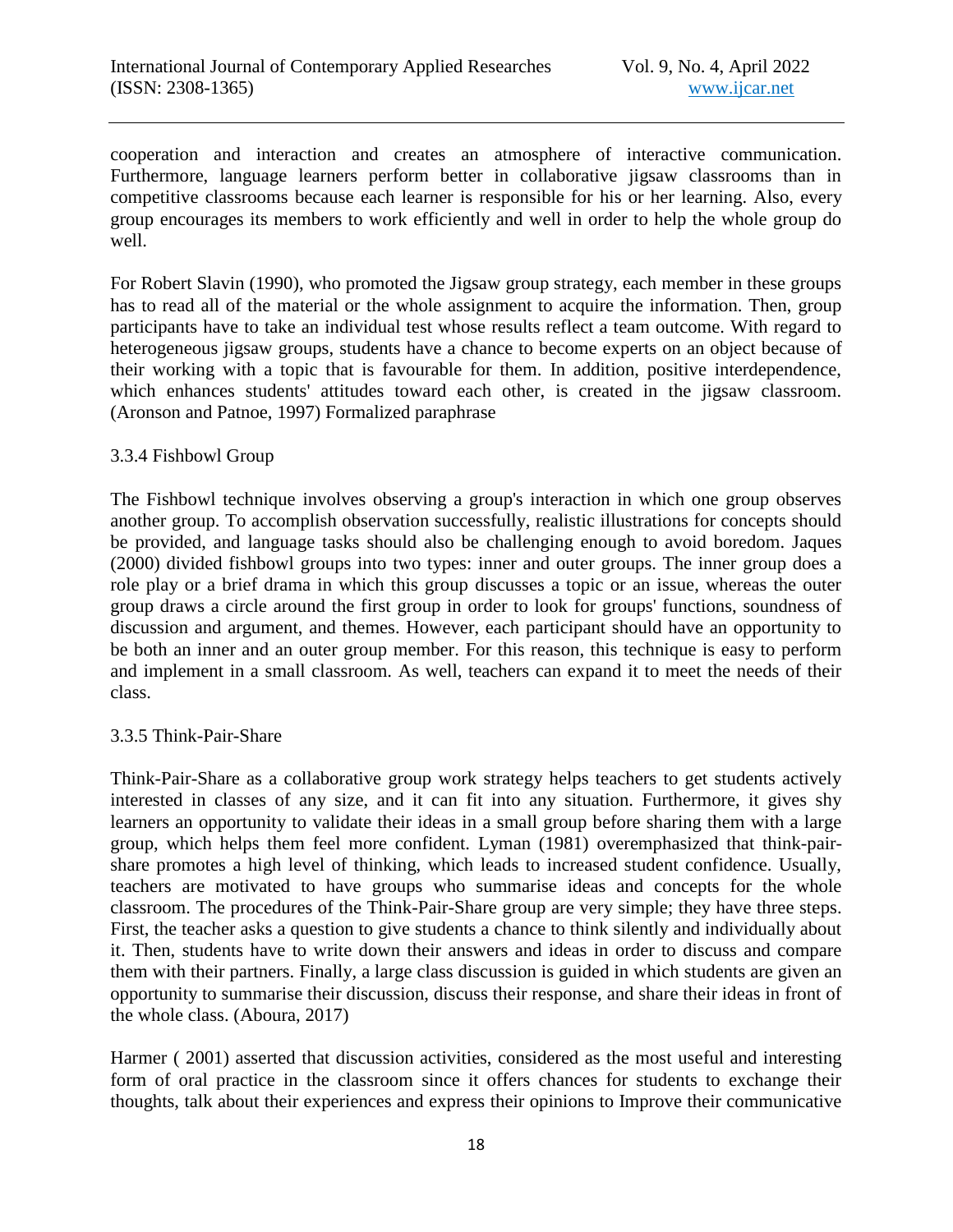ability when using the English language. Meanwhile, Little Wood (1981) confirms that: "discussion provides learners with opportunities to express their personality and experience through the foreign language" (p.47). This means that "discussion" is regarded as a real language experience where the students use their abilities in order to use such speaking activity. (Mohammed, 2021)

### *3.4 Advantages of group work*

There are six advantages to working in a group: 1.Groups have more information than a single individual. Groups have a greater well of resources to tap and more information available because of the variety of backgrounds and experiences. Groups stimulate creativity. In regard to problem solving, the old adage can be applied that "two heads are better than one." 3. People remember group discussions better. Group learning fosters learning and comprehension. Students working in small groups have a tendency to learn more of what is taught and retain it longer than when the same material is presented in other instructional formats (Barkley, Cross & Major, 2005; Davis, 1993). 4. Decisions that students help make yield greater satisfaction.

Research suggests that students who are engaged in group problem solving are more committed to the solution and are better satisfied with their participation in the group than those who are not involved. 5. Students gain a better understanding of themselves. Group work allows people to gain a more accurate picture of how others see them. The feedback that they receive may help them better evaluate their interpersonal behavior. 6. Teamwork is highly valued by employers. Well-developed interpersonal skills were listed by employers among the top 10 skills sought after in university graduates (Graduate Outlook Survey, 2010).

### *3.5 Disadvantages of group projects*

Although working in groups has its advantages, there are also times when problems arise. Beebe and Masterson (2003) list four disadvantages. 1. There may be pressure from the group to conform to the majority opinion. Most people do not like conflict and attempt to avoid it when possible. By readily acquiescing to the majority opinion, the individual may agree to a bad solution just to avoid conflict. 2. One person may dominate the discussion. This leads to members not gaining satisfaction from the group because they feel alienated from the decision-making process. 3. Some members may be overly reliant on others to complete tasks.

This is one of the most salient problems that groups face. Some members do not pitch in and help and do not adequately contribute to the group (Freeman &Greencare, 2011). One solution to this problem is to make every group member aware of the goals and objectives of the group and assign specific tasks or responsibilities to each member. 4. It takes more time to work in a group than it does to work alone. It takes longer to accomplish tasks when working with others. However, the time spent taking and analysing problems usually results in better solutions. (Burke, 2011).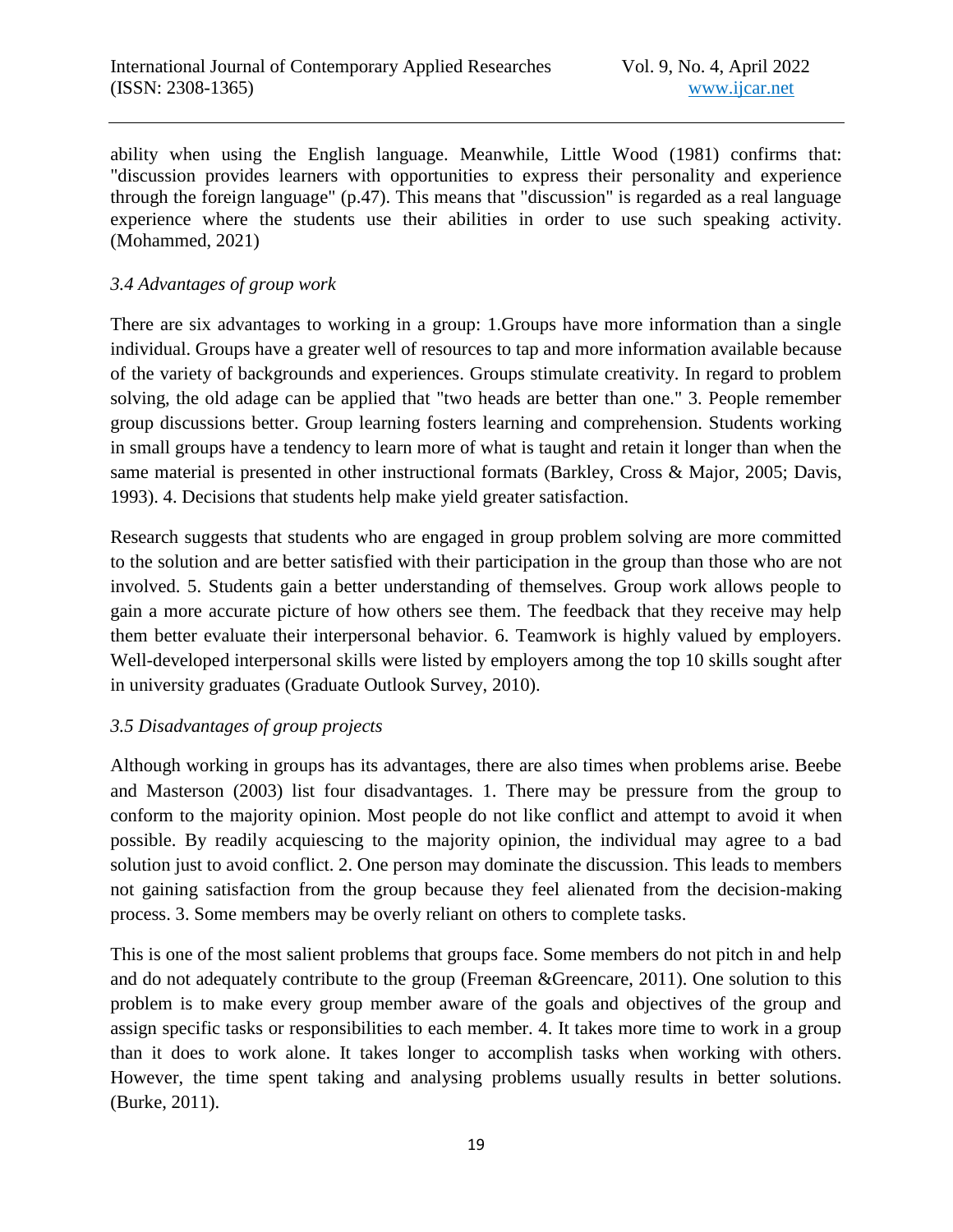#### *3.6 Tips for effective group work in classroom*

Regular open communication, in which group members share their thoughts, ideas, and feelings, is a must for successful group work. Unspoken assumptions and issues can be very destructive to productive group functioning. When students are willing to communicate openly with one another, a healthy climate will emerge and an effective process can be followed. As an instructor, use some of these strategies to encourage students to develop an effective process within their small groups:

Design the group task so that the students must work together. If group members are more motivated and committed to working together if they receive a group grade, make your expectations very clear. Once students are in groups, have them develop, as one of their early assignments, a group contract in which they articulate ground rules and group goals. Be sure that groups discuss how they will respond to various scenarios, such as absentee or late group members and those who do not complete their assigned tasks. Distribute a list of decision-making methods and strategies for conflict resolution.

Have each group articulate, based on this list, a set of strategies for decision making and conflict resolution; this list should become part of the group contract. Provide students with guidelines for running a meeting, such as setting and following an agenda, specifying time limits, and monitoring progress on the agenda. Teach students effective methods for giving and receiving feedback. Create an assignment that involves them giving feedback to group members and make it part of their final grade. To assist students in recognising and maximising their own and one another's preferred roles, outline a list of team roles with them, have them determine which role(s) best suits them, and give them time to discuss within their groups how their specific role(s) will complement those of other group members. Requiring them to rotate their roles helps them to expand their skill set. (Center for, 2021) (Teamwork Skills: Being an Effective Group Member)

#### *3.7 Definition of Speaking*

Speaking, according to the Longman Dictionary, is the utterance of intelligible speech or the appearance of being capable of speech. Speaking is the process of verbally expressing one's thoughts and feelings, reflecting on and shaping one's experience, and sharing information. Speaking is a complex process that involves both thinking and language skills, as well as social skills. The speaker combines words to form sentences and paragraphs and employs a socially appropriate language style. Speaking is a stage in the development of a speaker's relationship with her or his listener.Speaking also entails deciding whether logical linguistic, psychological, and physical rules should be followed in certain communicative circumstances.

Teachers should educate pupils on the following procedures in order to make speaking proper and understandable: Speak clearly and expressively about your views. 2011 (Bin Tahir) Speaking is a highly complex and dynamic talent that requires the simultaneous activation of numerous processes (cognitive, bodily, and socio-cultural) and the activation of a speaker's knowledge and skills in real-time. As a result, it is critical that speaking be explicitly taught in language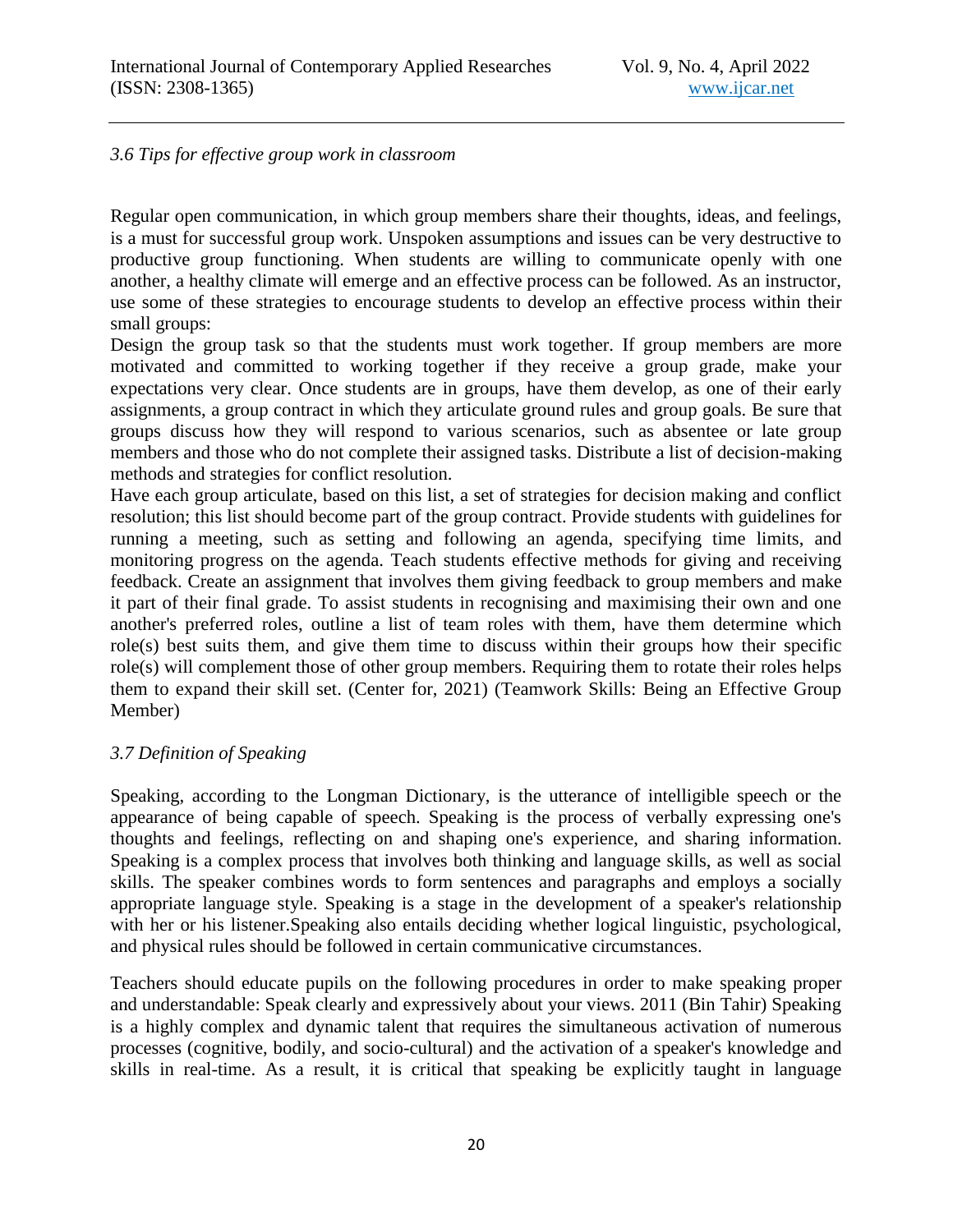schools—"doing" speaking through a sequence of activities is not the same as learning the knowledge, abilities, and techniques of speaking. (2019, Burns)

### *3.7.1 The principles of teaching speaking skills*

According to Anuradha et al. (2014), the following are the principles of teaching speaking skills: It is to encourage students to speak up right away. If not, be patient with students who simply repeat what they say as soon as possible and without having to wait until she teaches them a set of words, phrases, or sentences; accept it if a student responds to a question with a single word for the time being; allow students to actively participate in the conversation using whatever English knowledge they have; and allow learners to make errors and mistakes at first. Interruptions and corrections impede fluency and discourage learners from completing any task or topic without difficulty; propose structures and have students use them in a variety of situations; drill as much as possible; and encourage students to use the back-chaining or tailforwarding approach to combine more than 10 sentences to construct lengthy sentences; organise role play and pair work as much as possible; supervise the learners to correct the active learners and activate the passive ones; be well prepared in terms of lesson planning, activities, and tasks ahead of time; and allow learners to make mistakes and errors in the early stages. In addition, keep in mind that interruptions and corrections stifle learning and discourage students. (Hussain, 2017).

## *3.7.2 Teaching-Speaking Cycle*

Taking some of the previous ideas and expanding on them to plan a comprehensive and sequential series of speaking activities based on the teaching-speaking cycle (Goh and Burns, 2012, p. 153). The model's goal is to highlight a few key elements that teachers can use to help their students, such as developing fluency in meaning expression, using grammar flexibly to produce a diverse range of utterances that express meaning precisely, and so on. Using appropriate vocabulary and accurate language forms relevant to their speaking needs, they understand and apply social and linguistic communication rules in a variety of contexts, manage and self-regulate their own speaking development, increase understanding of genre and genre structures, and increase metacognitive awareness of EFL speaking (Burns, 2019).

### *3.8 Leadership and teachership*

This presupposes that teachers are able to efficiently manage the two important roles associated with classroom management, namely, leadership and teachership. Leadership and teachership may be seen as two different, complementary aspects of a teacher's managing role in the classroom. The concepts and requirements are defined as follows: Leadership in the classroom: knowledge about classroom interaction and group processes -Ability to handle classroom interaction and group processes Teachership in the classroom: Knowledge of subjects, ability to convey knowledge or proficiencies (2012) (Forslund, Frykedal, &HammarChiriac).

### *3.9 The context at Sudan University of Science and Technology*

As previously stated, Sudan University of Science and Technology, as a technological pioneer, was the only university to transition to remote learning as soon as the lockdown began. SUST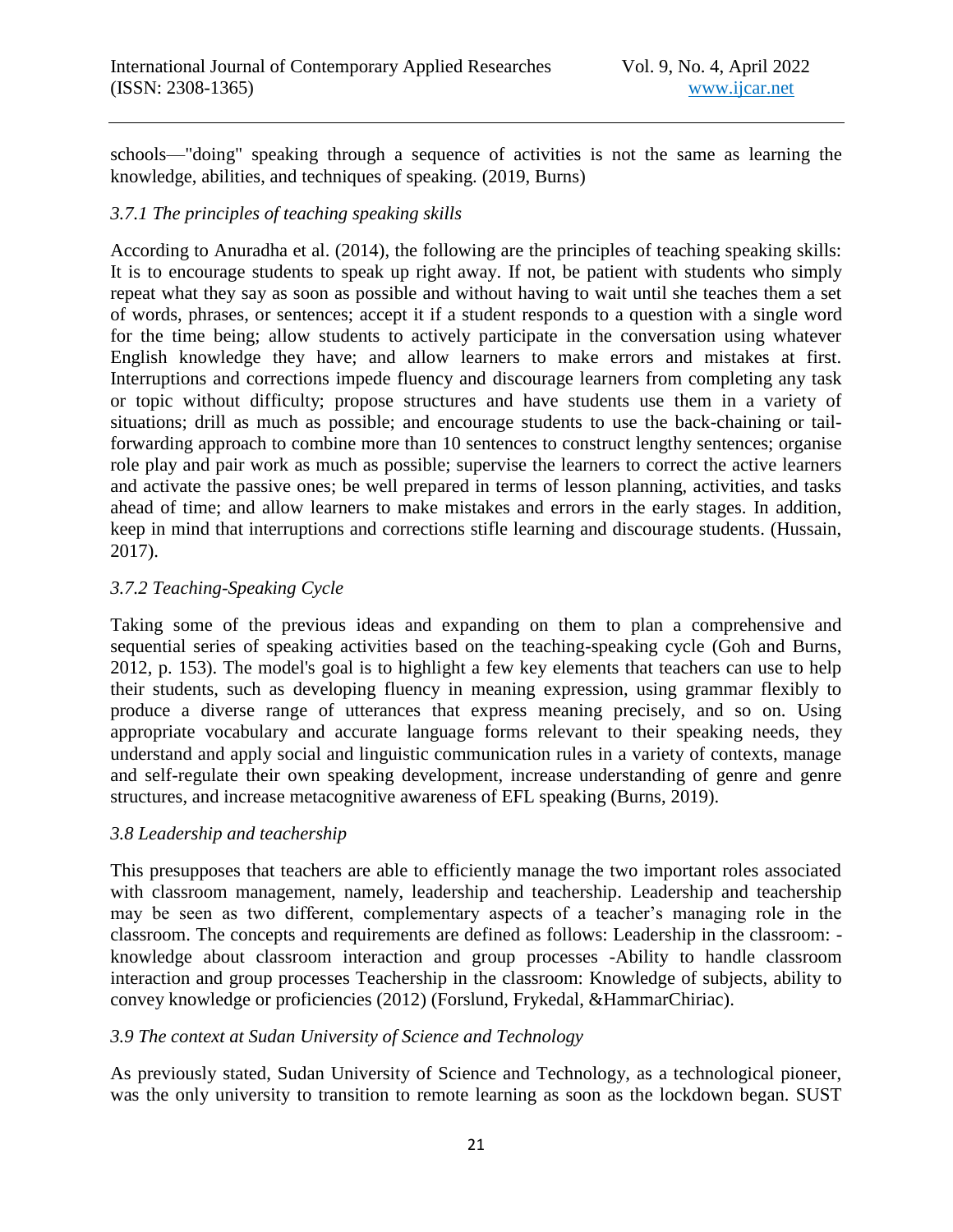decided to alternate face-to-face lectures with virtual ones as COVID 19 spread across the country, and the English Language Department as part of the university did the same, using the educational platform (Moodle) and a WhatsApp group for each subject to make communication with students easier.

The researchers wish they could say the process went smoothly, but students faced numerous obstacles that prevented them from transitioning to online education, including weak networks in rural areas outside of Khartoum, Sudan's capital, and a lack of smartphones due to the poor economic situation and the pandemic. Some students did not have access to smartphones and were unable to obtain one. Due to the nature of the course, it was impossible to teach speaking skills or even record sessions. As a result, the teacher decided to postpone the commencement of the course until the end of the lockdown so that he could teach them in person. (The authors)

### **4. Methodology**

The researchers use the experimental method using the test as a tool. The test was administered after completing the Speaking skills course. It aims to test the students fluency and accuracy in speaking. Group work was used as part of classroom activities to enhance interaction among the Sudanese EFL learners.

#### *4.1 Problem of the study*

The study aims to study the impact of group work on the Sudanese EFL learners' Speaking fluency. Speaking is regarded as one of the cornerstones of language acquisition unlike other English language skills, speaking has a distinct nature that is dependent on direct communication between the teacher and students as well as between the students themselves. As a result, the researchers would like to learn about the impact of group work on Sudanese EFL students at Sudan University of Science and Technology Faculty of Education, English Language Department, First Year.

#### *4.2 Question of the study*

What is the impact of group work on the Sudanese EFL students' speaking fluency?

#### *4.3 Hypothesis of the study*

Group work enhances the Sudanese EFL students speaking skills.

#### *4.4 Population of the study*

This study focuses on Sudanese EFL first-year students at Sudan University of Science and Technology's Faculty of Education's English Language Department. The study's sample size is 30 Sudanese EFL students who completed the Speaking skills course in the academic year 2020/2021.

#### **5. Data Analysis**

Table (1) illustrates the frequency and percentage for the test grades for speaking skill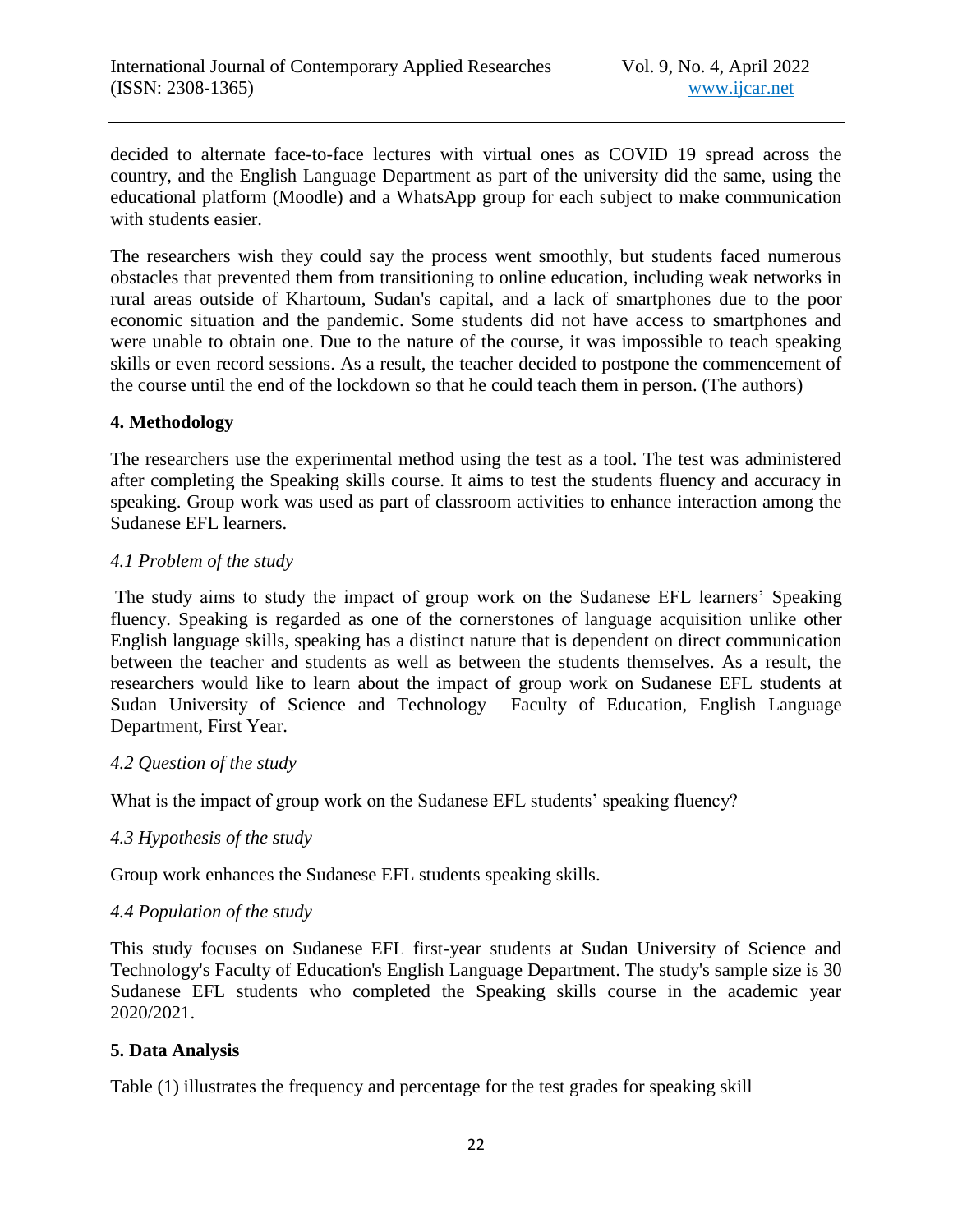| Valid   | Frequency | Percent |
|---------|-----------|---------|
| Pass    | 30        | 100.0%  |
| Failure | $\theta$  | 0.0%    |
| Total   | 30        | 100.0\$ |

Source: IPM SPSS 24 package



Table (1) illustrates the views of the distribution of the sample by the statement as follows pass by (100.0% ) and failure by (0.0%).

*Table (2) t-test result showing group means of the test grades for speaking skill* 

| N  | Mean            | Std.<br>deviation | $T - test$ | Df | Sig. | Scale |
|----|-----------------|-------------------|------------|----|------|-------|
| 30 | 22.17<br>$\cap$ | 3.39              | 11.564     | 29 | 0.00 | Pass  |

The value of (T) test calculated to signify the differences between the numbers of individuals of the study for the hypothesis was (11.564) with signify value (0.000) which is less than the level of significant value (0.05) These refer to the existence of differences statistically for the pass.

*Table (3) illustrates the frequency and percentage for the test*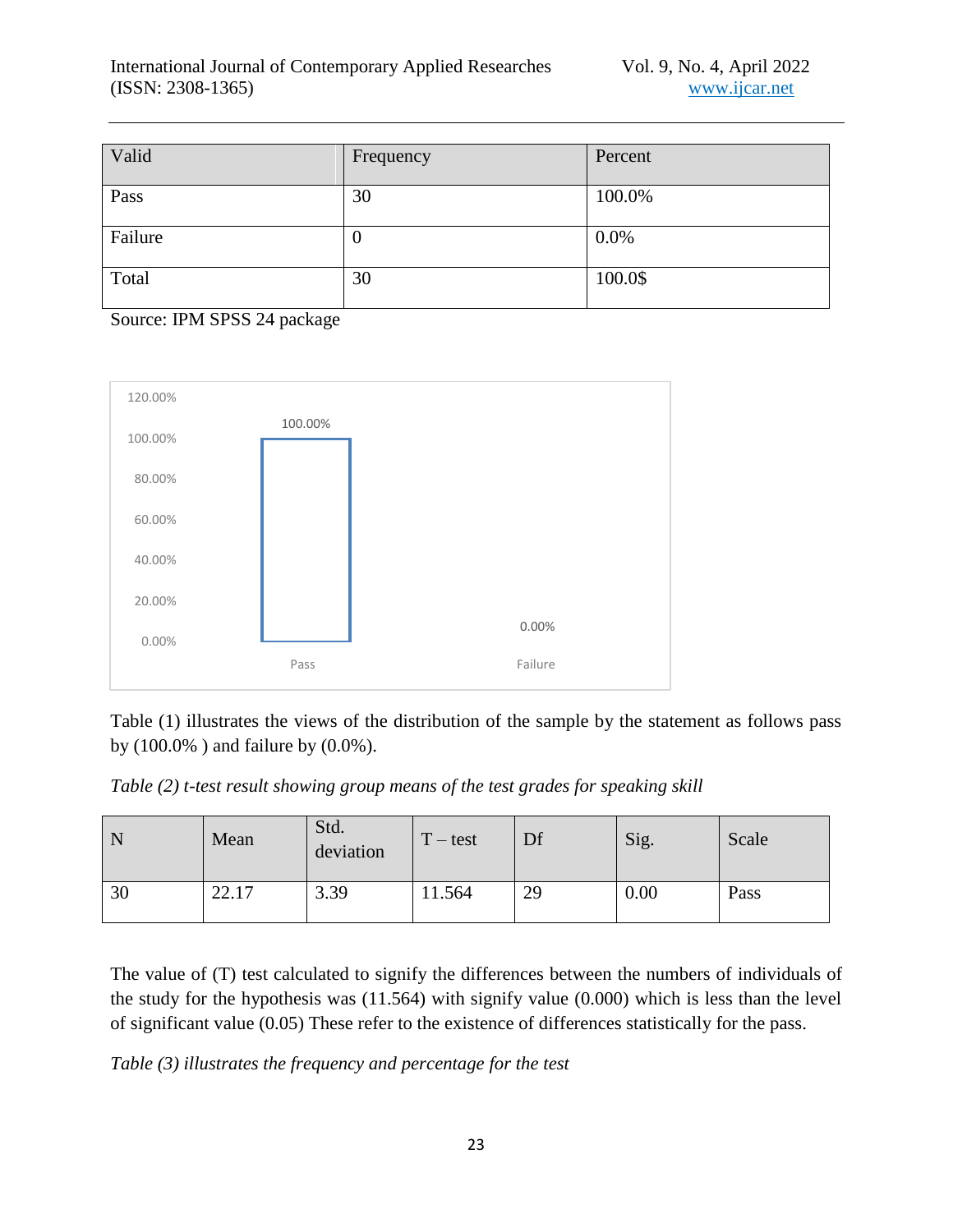| Valid   | The test frequency and percentage |         |  |
|---------|-----------------------------------|---------|--|
|         | Frequency                         | Percent |  |
| Pass    | 30                                | 100.00% |  |
| Failure | O                                 | 0.00%   |  |
| Total   | 30                                | 100.00% |  |

### **6. Results and Findings**

As indicated at the tables and figures above a total of 30 students 100 % of them have passed the exam indicating that group work has a vital role in enhancing Sudanese EFL learners' speaking fluency.

The study's findings show that group work played an important role in students' success in speaking skills and active participation in classroom activities. The teaching of speaking through group work improved the academic achievement of students studying English as a foreign language. This is evident from the test results, which reflected the overall success of the class. It occurred as a result of students becoming more actively involved in the learning process.

### **7. Conclusion**

The study aims to see the impact of group work on the performance of the Sudanese EFL students in speaking fluency. Researchers suggest that the group work has affected positively on the students speaking fluency. Group work is one of the most effective methods for teaching Speaking English. It will be most effective because it will require students to think critically and apply their knowledge of the language. Students became more self-sufficient when using this method because they participated in every activity, they thought, they acted, they felt it, and they helped each other. (Madjid, 2020)

The researchers can determine that the speaking scores on the test are great because it reflected the success of the interaction pattern used in teaching the course. Group work has developed the learners' fluency, helped them to engage and participate freely, developed their relationships as colleagues, enhanced their self-steam and gave them the confidence to speak fluently than those on the controlled test. Researchers can tell that, the group work as an interaction pattern is easy to manage and give equal opportunities to the learners to participate. In this approach, the instructor is more of a guide than a formal teacher. The teacher keeps an eye on the students and directs them in the right direction. As a result, the students play a more active role in the learning process as a group, as well as a more independent role.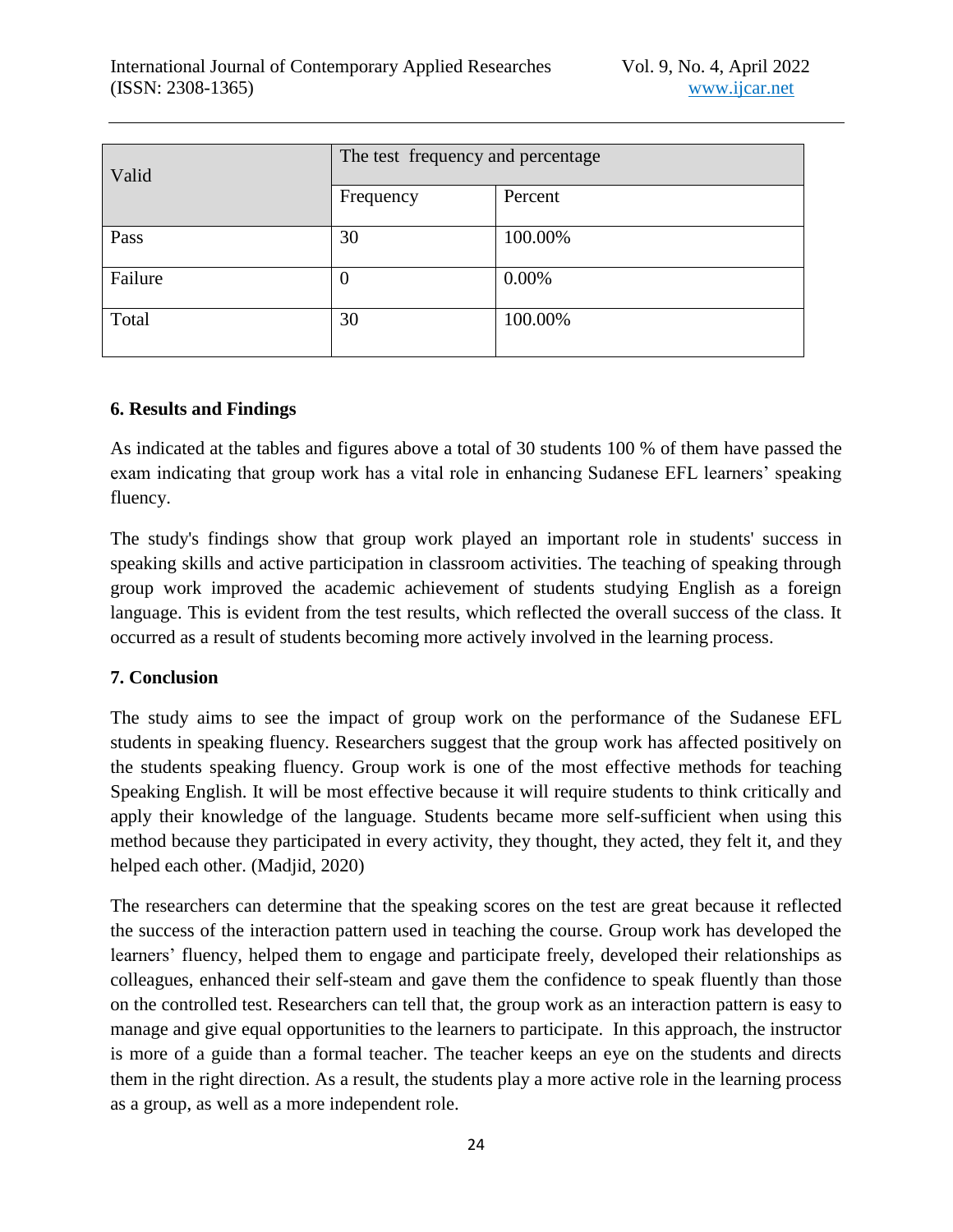## **References**

Aboura, D. N. (2017).*The Role of Group Work in Improving Students' Speaking Skills at the English Language Center at the Arab American University-Jenin* (thesis). An-Najah National University, , Nablus, Palestine.

Alfares, N. (2017). Benefits and Difficulties of Learning in Group Work in EFL Classes in Saudi Arabia. English Language Teaching, 10(7), 247[.https://doi.org/10.5539/elt.v10n7p247](https://doi.org/10.5539/elt.v10n7p247)

Burns, A. (2019). Concepts for Teaching Speaking in the English Language Classroom1.*Concepts for Teaching Speaking in the English Language Classroom1*, *12*(1), 1.

Burke, A. (2011). Group Work: How to Use Groups Effectively. *The Journal of Effective Teaching an Online Journal Devoted to Teaching Excellence*, *Vol. 11,* (No. 2), 87–88.

Karim, U. (2015). IMPLEMENTATION OF GROUP WORK IN THE CLASSROOM. *LINGUA: Journal of Language, Literature and Teaching*, *12*(1), 97–106. https://doi.org/10.30957/lingua.v12i1.74

ForslundFrykedal, K., &HammarChiriac, E. (2012).Group work management in the classroom.*Scandinavian Journal of Educational Research,56*(5), 4

Hussain, S. (2017).Teaching Speaking Skills in Communication Classroom.*International Journal of Media, Journalism and Mass Communications*, *3*(3)[.https://doi.org/10.20431/2454-](https://doi.org/10.20431/2454-9479.0303003) [9479.0303003](https://doi.org/10.20431/2454-9479.0303003)

Jayanth,, A. R. S., & amp; Soundiraraj,, . S. (2016).EXPLOITING GROUP WORK ACTIVITIES TO DEVELOP SPEAKING SKILLS OF THE ESL LEARNERS. THE ENGLISH CLASSROOM (Bi-Annual Journal) , 18(1). (Jayanth, &Soundiraraj,, 2016)

John, D. (2017). Employing Group Work to Foster Speaking Skills: A Study of Success and Failure in the Classroom.*MexTESOL Journal*, *41*(3), 1.

Madjid, M. (2019).Improving speaking skill by using group work method.*JLA (Jurnal Lingua Applicata)*, *3*(1), 1. https://doi.org/10.22146/jla.50732

Mohammed, A. M. A. (2021). THE IMPACT OF DISCUSSION ACTIVITIES ON IMPROVING STUDENTS' FLUENCY IN SPEAKING SKILL. British Journal of English Linguistics,  $9(1)$ ,  $1-2$ .

Namaziandost, E., Homayouni, M., &Rahmani, P. (2020).The impact of cooperative learning approach on the development of EFL learners' speaking fluency.*Cogent Arts & Humanities*, *7*(1), 1780811. https://doi.org/10.1080/23311983.2020.1780811 (Namaziandost et al., 2020)